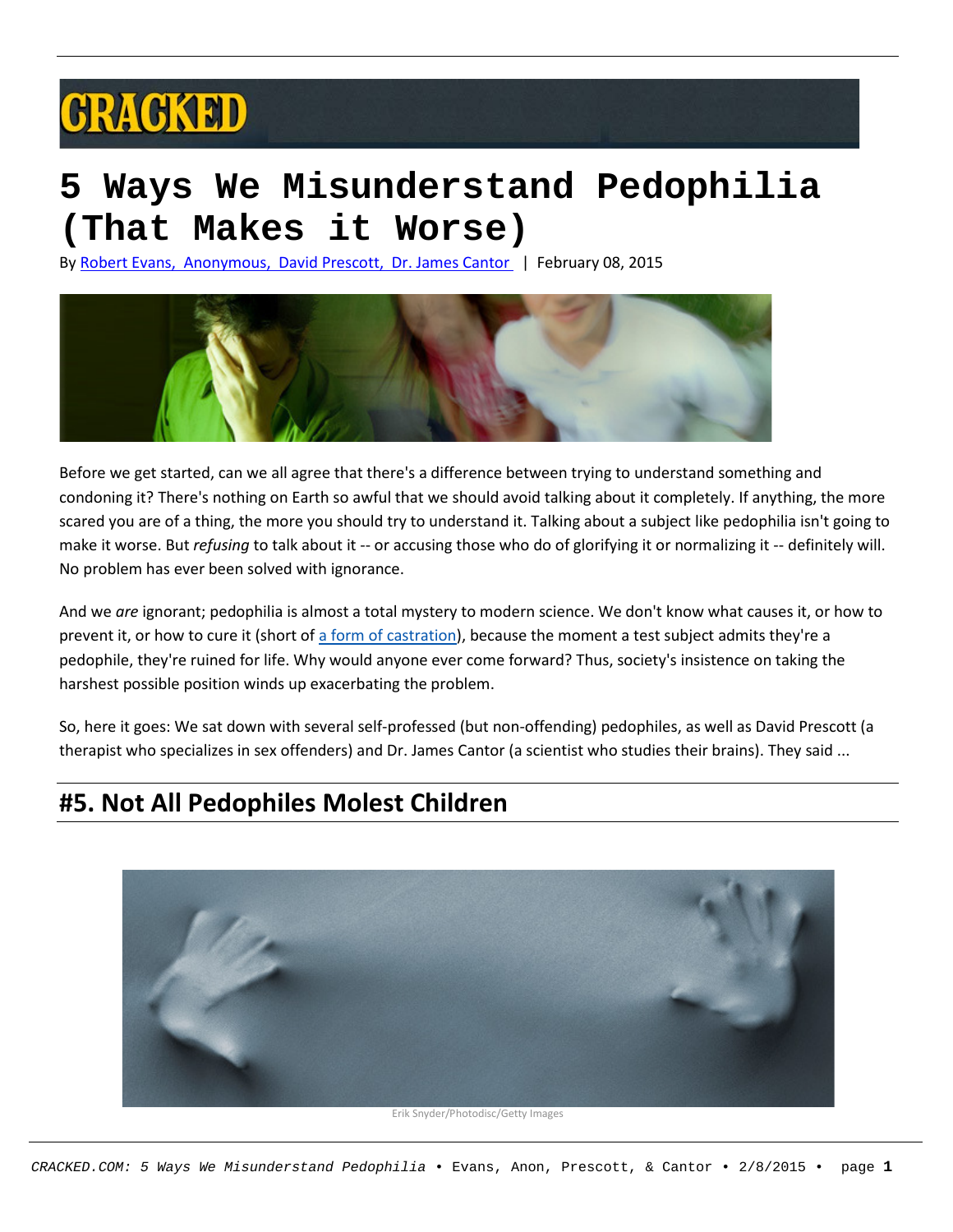This is going to be the most controversial statement in the article, so let's rip the Band-Aid off right now: There are pedophiles in the world who don't molest children, and never will. No one disputes that fact. So what portion of pedophiles actually victimize kids? We have no fucking idea. That is, in fact, the point.



Jupiterimages/Goodshoot/Getty Images "Ehhhhh?" really isn't the kind of answer you want for a question like this.

Hell, we don't even know what percentage of the population are pedophiles -- [estimates](http://www.theguardian.com/society/2013/jan/03/paedophilia-bringing-dark-desires-light) range from one percent to an [astounding](http://www.theguardian.com/society/2013/jan/03/paedophilia-bringing-dark-desires-light) 20 percent. Most people aren't going to freaking admit they're a pedophile on a survey, and we haven't yet developed magical scanners that can reads people's sexual desires from afar (note: society will*profoundly change* the day such a device is invented). So let's lay out some numbers that are going to blow your fucking mind:

In surveys, 18 percent of males [admitted](http://www.independent.co.uk/voices/comment/how-can-we-prevent-child-abuse-if-we-dont-understand-paedophilia-8438660.html) to having sexual fantasies about children, eight percent said they'd masturbated to those fantasies, and four percent said they'd have sex with a child if they could get away with it. "But that's just a survey!" you say, "They could be lying in either direction!" True. So the researchers took a bunch of subjects and hooked them up to boner [detectors.](http://en.wikipedia.org/wiki/Penile_plethysmograph) Depending on the experiment, the percentage of subjects who got turned on by naked children (under age 12) ranged from 17 percent to 50 percent.



Michael [Seto/Indiana](http://www.indiana.edu/~sexlab/ei-pv.html) University Not factoring in the number of men turned on by boner detectors.

"But those results are all over the place! Surely it can't be that high!"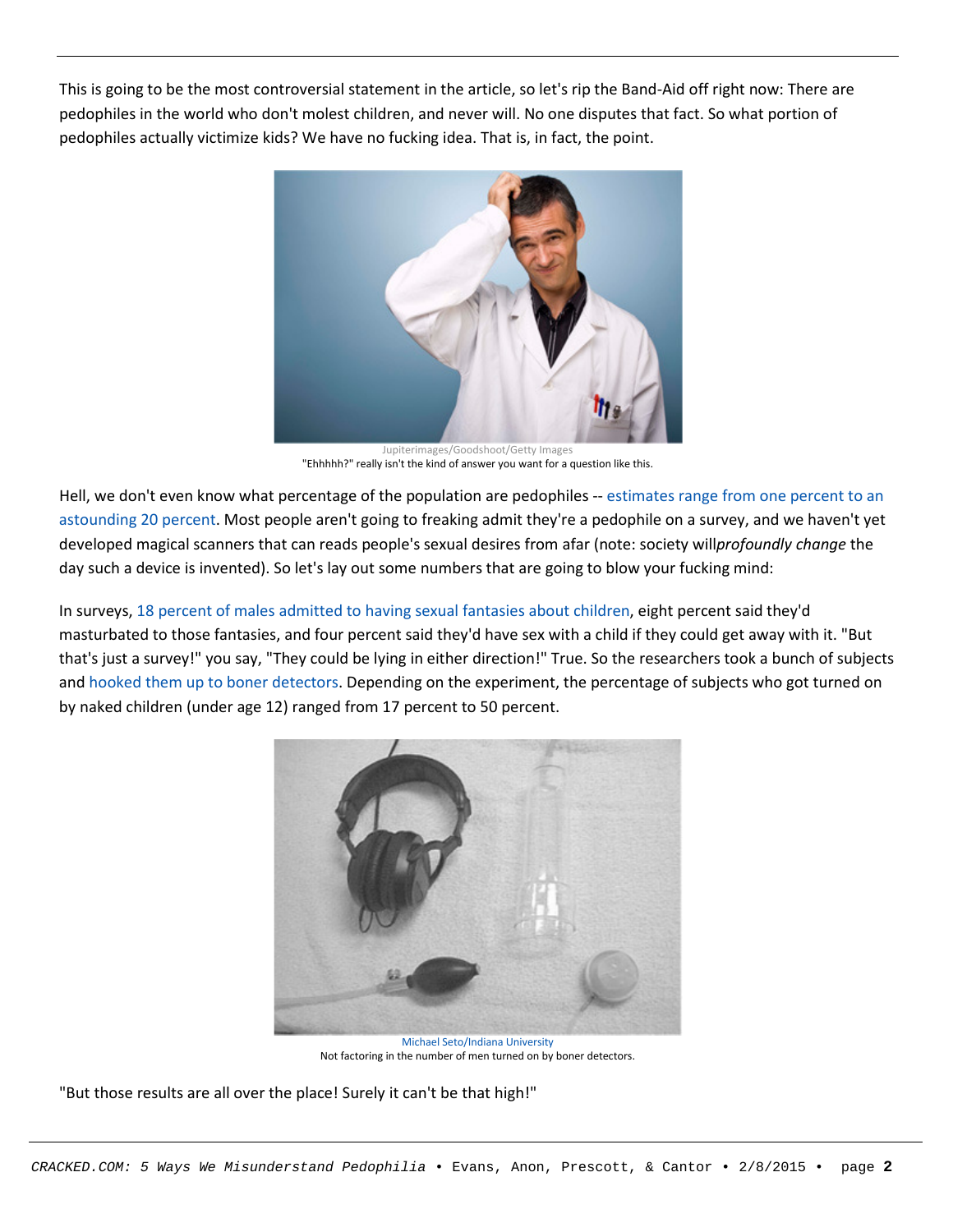All right, how about this: there are enough pedophiles to keep four *million* child porn websites in [business,](http://www.nbcnews.com/id/32880508/ns/technology_and_science-security/t/un-expert-child-porn-internet-increases/#.VLh4b0fF98E) and enough paying customers to build an international industry worth as much as \$20 billion. Ten years ago, the feds shut [down](http://www.cops.usdoj.gov/Publications/e04062000.pdf) a single site that was getting a million hits a [month.](http://www.cops.usdoj.gov/Publications/e04062000.pdf) Throw in the fact that not every pedophile is looking at kiddie porn, and it starts to look like there are *way* more adults with sexual urges toward children than you'd think.



And we don't know shit about them, because they can't admit it openly.

Yet we have rigorous statistical analysis on almost a thousand [Pokemon.](http://en.wikipedia.org/wiki/List_of_Pok%C3%A9mon)

What data we do have is skewed, because pedophiles can't come forward to be studied for fear of being burned at the stake. So the only studies have been done on prisoners -- meaning our subjects are limited to those who A) acted on their desires and B) got caught.

But they can't be representative of the whole group, by any means. It would appear that the vast majority of pedophiles don't actually commit sex crimes, for the same reason the rest of us don't: if given the choice between "no sex" and "victimizing an innocent person," most people choose the former. But since "child molester" is literally the worst thing you can be in our society, these abstaining pedophiles don't dare speak up.



Iofilolo/iStock/Getty Images It's like you not talking about that one fantasy of yours, but 10,000 times moreso. Yeah, *that* fantasy. You know the one.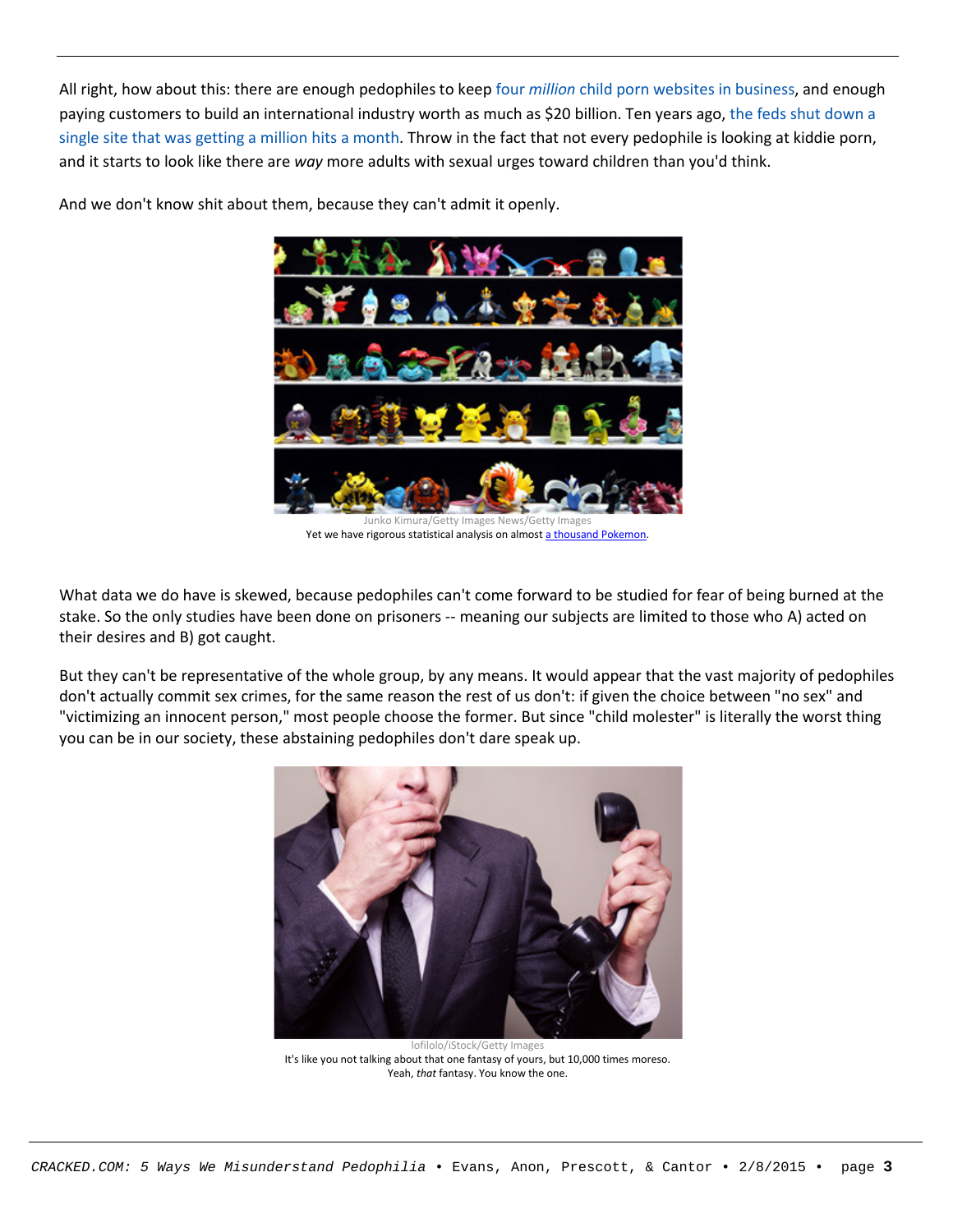The source we'll call "J" told us: *"In the online community, most people use the acronym MAPs -- minor-attracted* persons. But pedophile ... the way that's supposed to be used is for someone who is attracted to children, people of a certain age -- and by that definition, yes, I'd refer to myself as a pedophile. But the media uses that for child molester."

And if that person wants to reach out for help, to make sure they don't harm anyone? Too bad. For you see ...

#### **#4. Society Has No Idea What to Do With Non-Offending Pedophiles**



moodboard/moodboard/Getty Images

Weirdly enough, while we (correctly) vilify people who diddle kids as the predators they are, basically no one is willing to take the time to help pedophiles who *don't want to do that*. Which is nuts, because that would, you know, save freaking children from being victimized.



Tanya Constantine/Blend Images/Getty Images Think of the children. Seriously, *think* of the children!

David Prescott is a therapist who has spent much of his career working with "minor-attracted persons" and says, *"If we* think of people who wind up with a sexual interest in children ... it's a little like growing up and realizing there's something about you that makes it impossible for other people to love you. Imagine growing up under circumstances *where you can never truly give love in a way that is legal or considered normal by others."*

At the moment, Germany seems to be the only country making any real progress on helping pedophiles who dedicate themselves to not molesting kids. Say hello to Prevention Project [Dunkelfeld,](https://www.dont-offend.org/) which provides "confidential treatment, free of charge" for anyone who is attracted to kids and/or teenagers and is trying their damnedest not to act on it. Again, it's German, so of course it comes with terrifying ad campaign: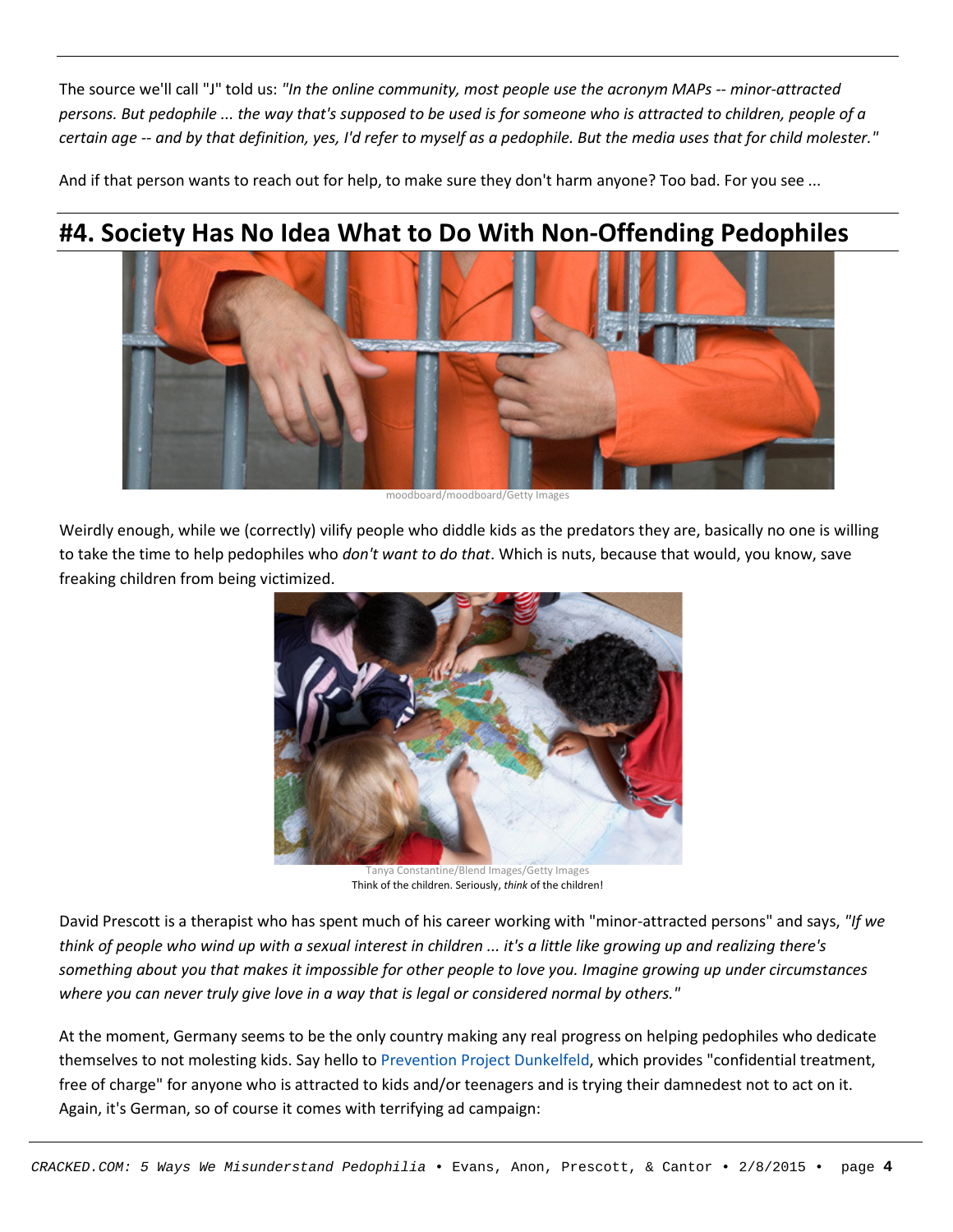

We guess that's one way to kill a sex drive.

But over here in the non-Teutonic chunks of the world, people attracted to kids have to rely on each other for help. They've formed an organization called "Virtuous Pedophiles," or Virped. We got in touch with most of our sources through that site -- and the professionals we talked to spoke highly of them. Mr. Prescott compared it to Alcoholics Anonymous:

"One thing that impresses me about Virped ... it goes back to the early days of alcohol treatment. Human services did not respond well to alcoholism back in the day. So people took it upon themselves and said, 'we don't have professional

*training, but we're going to try and help.'"* And that's about all they can do, because ...

### **#3. Society Doesn't Recognize It as an Illness ... Even Though Science Does**



Movus/iStock/Getty Images

Dr. James Cantor is one of -- if not the -- world's leading scientists on a wildly under-studied subject: the brains of pedophiles: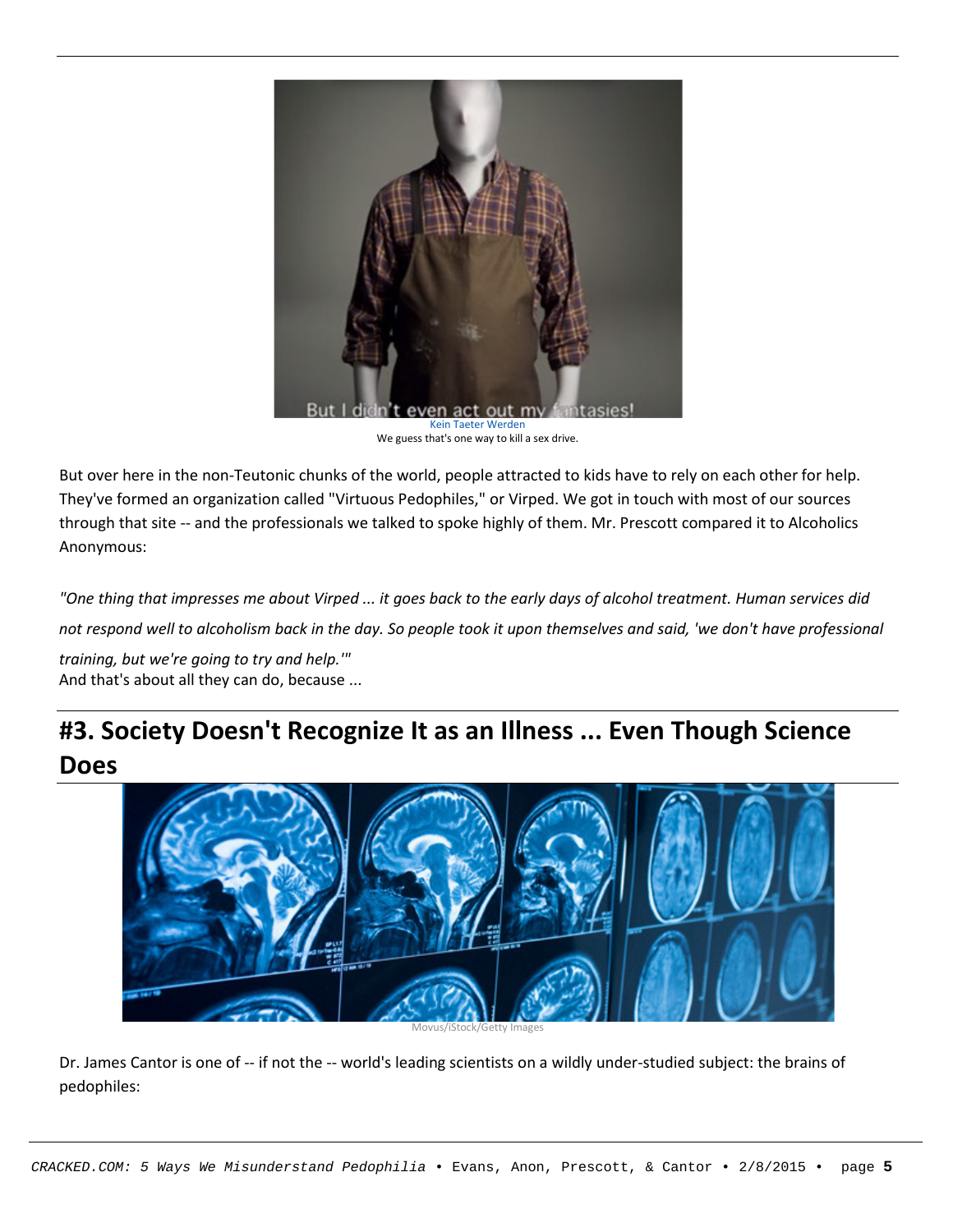"Our culture is hysterical over the issue. The U.S. will spend enormous amounts of money to lock a person up, but not spend a fraction of it to learn how to stop pedophilia from developing in the first place. I don't think any modern politicians have the cojones. The amount of money I needed to run my MRI experiment is less than what it takes to keep *just one person in jail."*



Levent Konuk/iStock/Getty Images "Sorry! There's no rehabilitation-industrial complex."

Yeah, about those MRI experiments -- he and his team have [successfully](http://www.thestar.com/news/insight/2013/12/22/is_pedophilia_a_sexual_orientation.html) identified physical differences in the brain

matter of pedophiles, and demonstrated that being into kids isn't a choice, *or* necessarily the result of abuse. "So really, what it seems like ... is that there is a kind of cross wiring. Portions of the brain are responsible for our social instincts -- responsible for figuring out 'this is a person I take care of,' 'this is a person I run away from,' and 'this is a person I flirt with.' To most of us, a child naturally evokes our nurturing instincts. It's as if, when there's not enough connectivity, the instincts get a bit fuzzy ... and when a pedophile sees a child, instead of their brain triggering nurturing aspects, it triggers sexual arousal."



Thinkstock/Stockbyte/Getty Images You think someone would *want* to choose these thoughts?

Mr. Prescott didn't disagree with Cantor's findings, but he did point out that a lot of pedophilia comes from exactly where you'd stereotypically expect -- abused kids: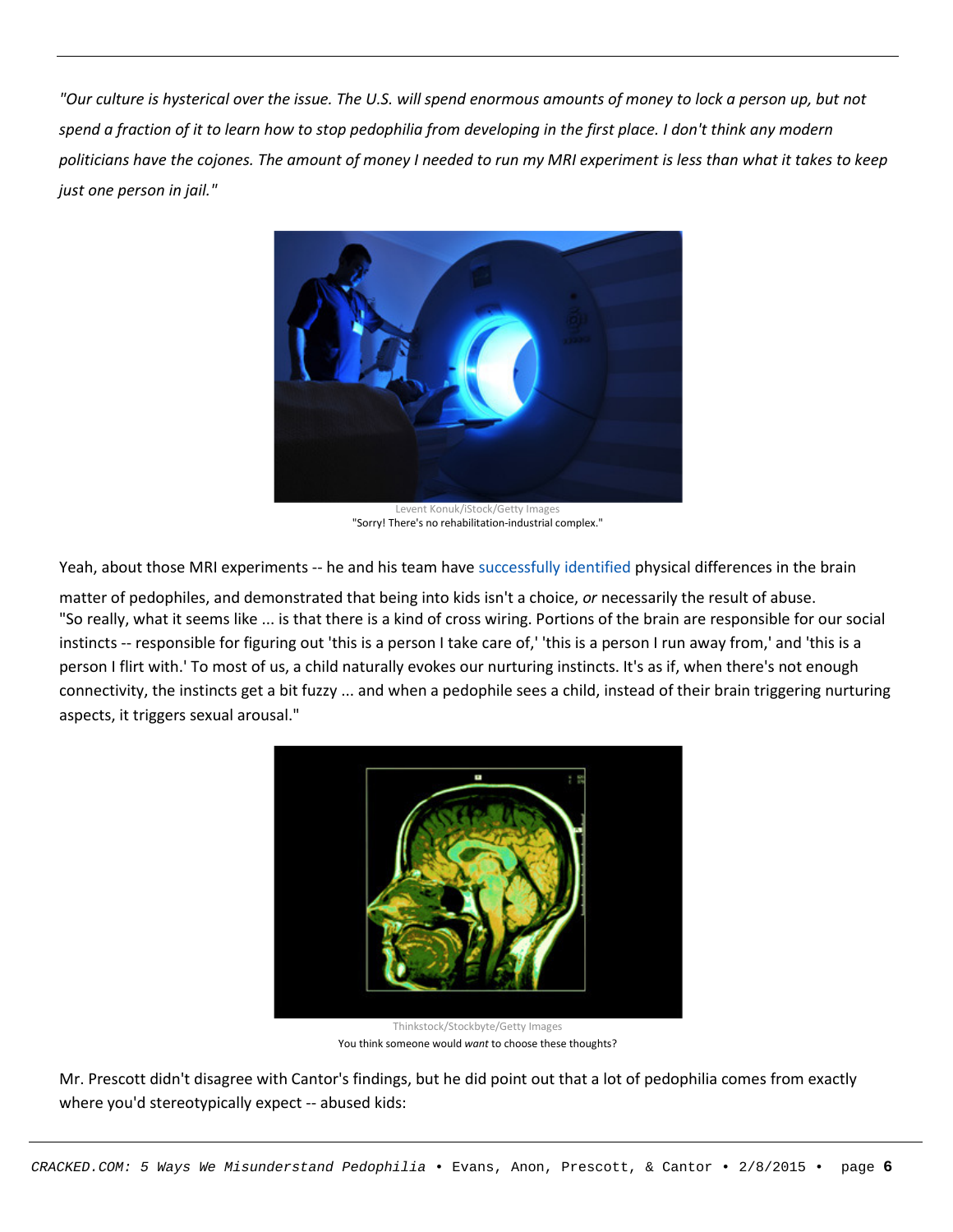"... there are people directly sexually abused as children, and may experience that abuse as the closest thing they experienced to love. And it's possible the person abusing them had genuine warm feelings for them, even though the behavior is completely unacceptable. So that person may develop some belief that there is something genuine [in *pedophile/child relationships]."*



Thinkstock/Stockbyte/Getty Images Once again, you think someone would *want* to choose these thoughts?

Dr. Cantor countered by pointing out that most of the evidence that sex offenders commit sex offenses due to some past trauma comes from interviews *of sex offenders* -- that is, people with motivation to make themselves look like victims. He pointed out a study by the hilariously-named scientific duo of [Hindman](http://www.criminaljustice.ny.gov/nsor/som_mythsandfacts.htm) and Peters in 2001, who quizzed sex offenders and found that 67 percent reported suffering from sexual abuse as children. But when those same offenders were polygraphed, only 29 percent were willing to claim they'd been abused.

Confused yet? Now try this on for size: some studies claim that only half of [molesters](http://articles.latimes.com/2013/jan/14/local/la-me-pedophiles-20130115) are actually pedophiles -- the rest have some other disorder or a violent streak, and the young victims (often family members) just happened to be what was available to them.



#### #2. There Are Supposedly Victimless Forms of Child Pornography ... But the Law Has No Idea How to Deal With Them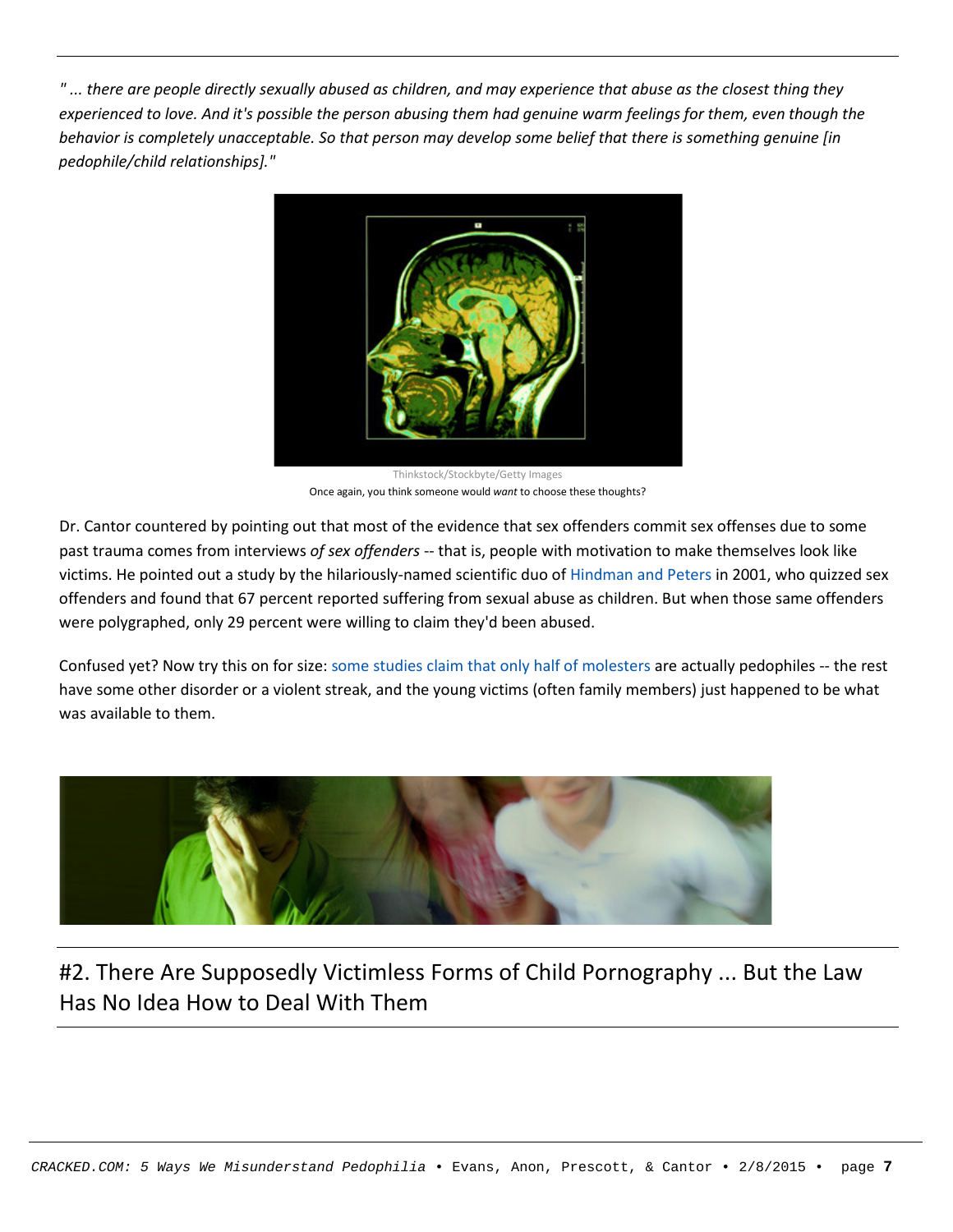

OcusFocus/iStock/Getty Images

It makes sense that non-offenders would try to find a victimless outlet for their urges. That brings us back to child pornography, but that's hardly victimless. The subjects of photos/videos are exploited, and paying for the material -- or just giving websites traffic -- supports the industry that exploits them.



\$20 Billion. *B*.

So what about when someone draws or digitally renders child pornography? That's ... still pretty fucked up, if you ask us. But should it be illegal? "Well," you might say, "That all comes down to whether or not it results in kids getting hurt -- for instance, does it encourage pedophiles to go after real kids, when they tire of the porn?"

Good question! That's precisely the kind of data the world would love to have, if only anyone was able to collect it. There is some evidence from the Czech Republic that an increased availability of child pornography leads to a drop in [actual](http://www.sciencedaily.com/releases/2010/11/101130111326.htm) child [abuse.](http://www.sciencedaily.com/releases/2010/11/101130111326.htm) But that's far from settled. As a result, so is the law -- the USA made "simulated" child porn illegal back in 1996, but the Supreme Court struck down that law in 2002. Then a new law was passed in 2008, then part of *it* was struck down, and now exists in a nebulous legal gray area in which it depends on the laws of your [particular](http://en.wikipedia.org/wiki/Legal_status_of_cartoon_pornography_depicting_minors) state.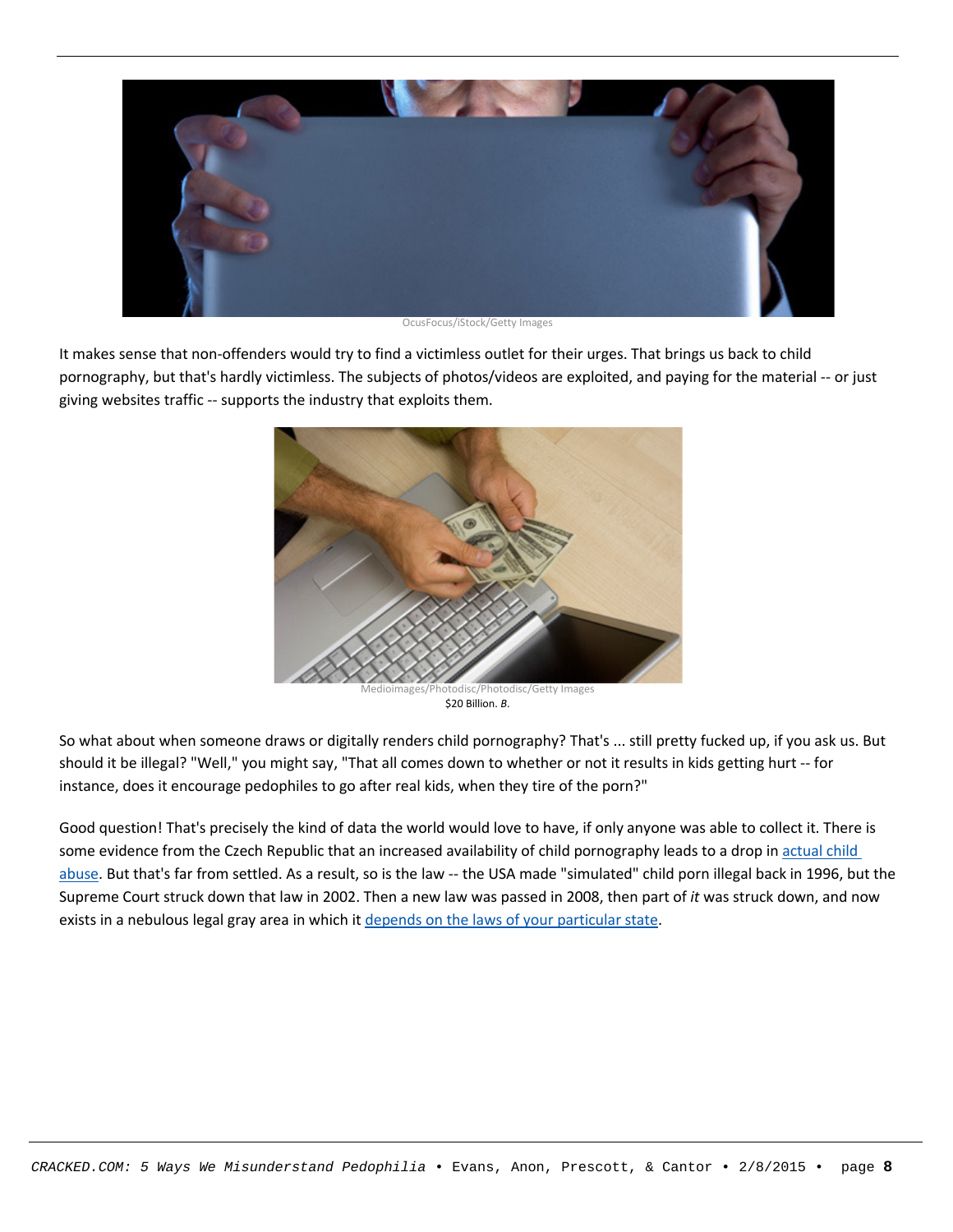

scyther5/iStock/Getty Images So use safe search when Googling fan art of any Disney cartoon ever.

Even the two experts we talked to disagreed. David Prescott, the therapist, did not recommend porn for abstaining pedophiles:

"The most important thing ... reasonable people can disagree, my thinking is, 'I'm sorry, that's too close' -- it's a little like saying, 'I'm going to use a drug that'll kill me in ten years, rather than in five years.' 'I am suffering from a terrible situation, and to stop myself is to stay as far away as possible. I cannot look at any images of children being abused. I need to understand ... I'm always going to feel a tingle of arousal at children.' It's not fair, but life is unfair to lots of people."

Meanwhile, Dr. Cantor says:

"... the science is pretty neutral. We're never going to have a scientific answer to an ethical question. Both hypotheses are reasonable. I have to take my scientific hat off for a second -- I'm an old fashioned, 'first do no harm' kinda guy. I don't like *banning things if I have no evidence that it causes harm."*



Fuse/Fuse/Getty Images If we banned everything that *might* lead to molestation, the [Supreme](http://articles.latimes.com/2002/apr/17/news/mn-38317/2) Court would ban candy.

Our pedophile sources reported varying ways of dealing with their urges without possessing hard drives full of pornography. The question, "What do you think of child porn?" itself was fairly frightening to them:

Y: "I find a lot of fictional stories online that are very good. That's a very dangerous question to ask, to be honest ..."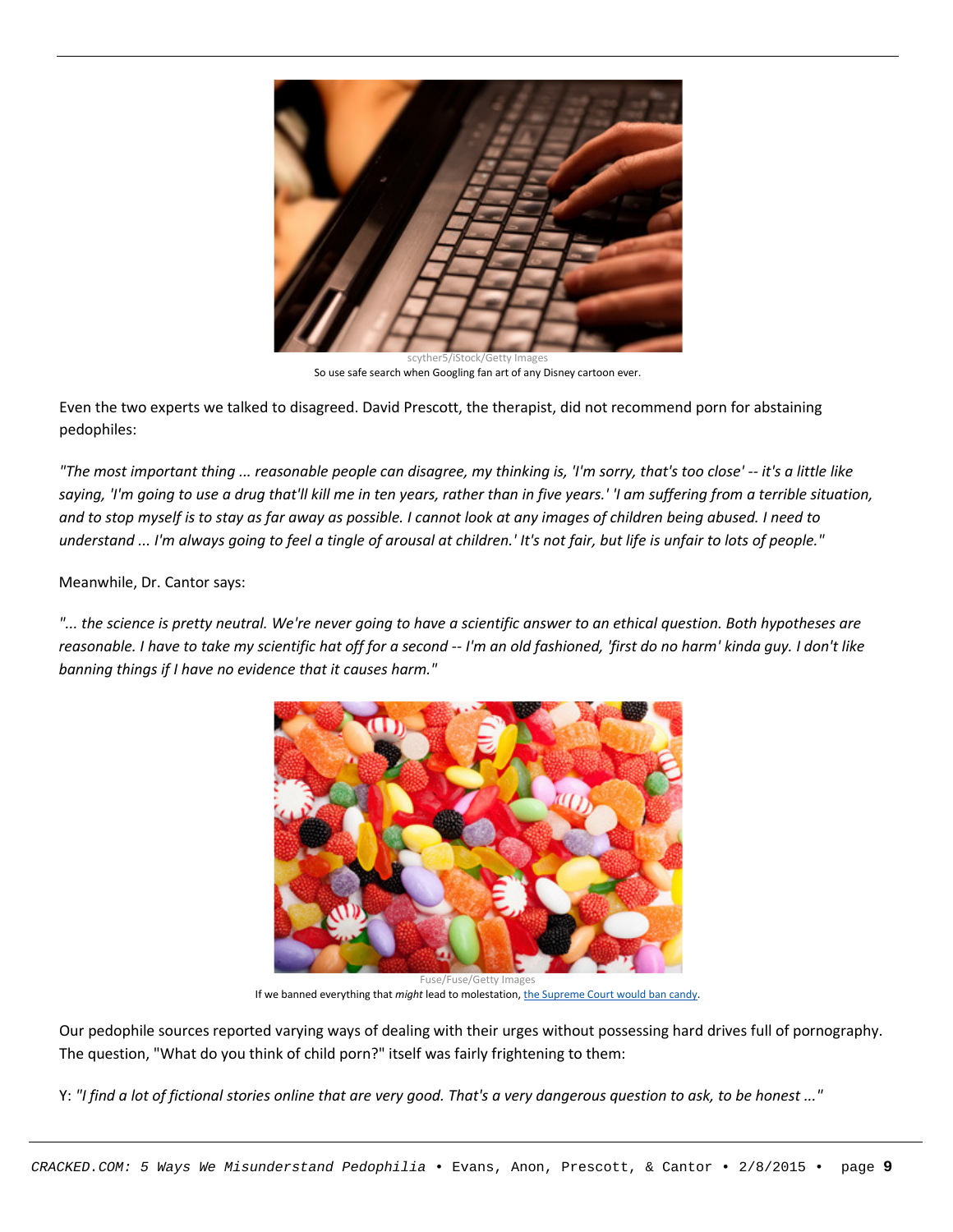E: "... from what I gather, a fair number of our 400-plus pedophiles in the support group have struggled with CP going cold *turkey, but drawn back again, relapsing."*

"CP," by the way, was their preferred way of referencing child pornography without (presumably) alerting the NSA.



Ethan Miller/Getty Images Entertainment/Getty Images "Sorry for the mistaken subpoenas, fans of Coldplay."

So if you don't have some kind of outlet, what do you do? According to J:

"Coping strategies. First and foremost, one way I cope is to try not to get involved with events involving a lot of children. It's not like I can't see my niece, but when she's got a ballet recital, I try to avoid that. Aside from that ... I try to keep my mind off of it. I have my own hobbies, I've got a full-time job, and I try to spend the rest of my time programming. Basically, I find if I keep my mind off it, it's not too distressing a thing. If I hang out around children a lot, it's distressing, but I don't live a lifestyle *where that happens enough."*

Again, it sounds just like an alcoholic trying to stay dry. But where an alcoholic can check into rehab tomorrow ...

#### #1. The Law Prevents Treatment of Pedophiles ... Until It's Too Late



shironosov/iStock/Getty Images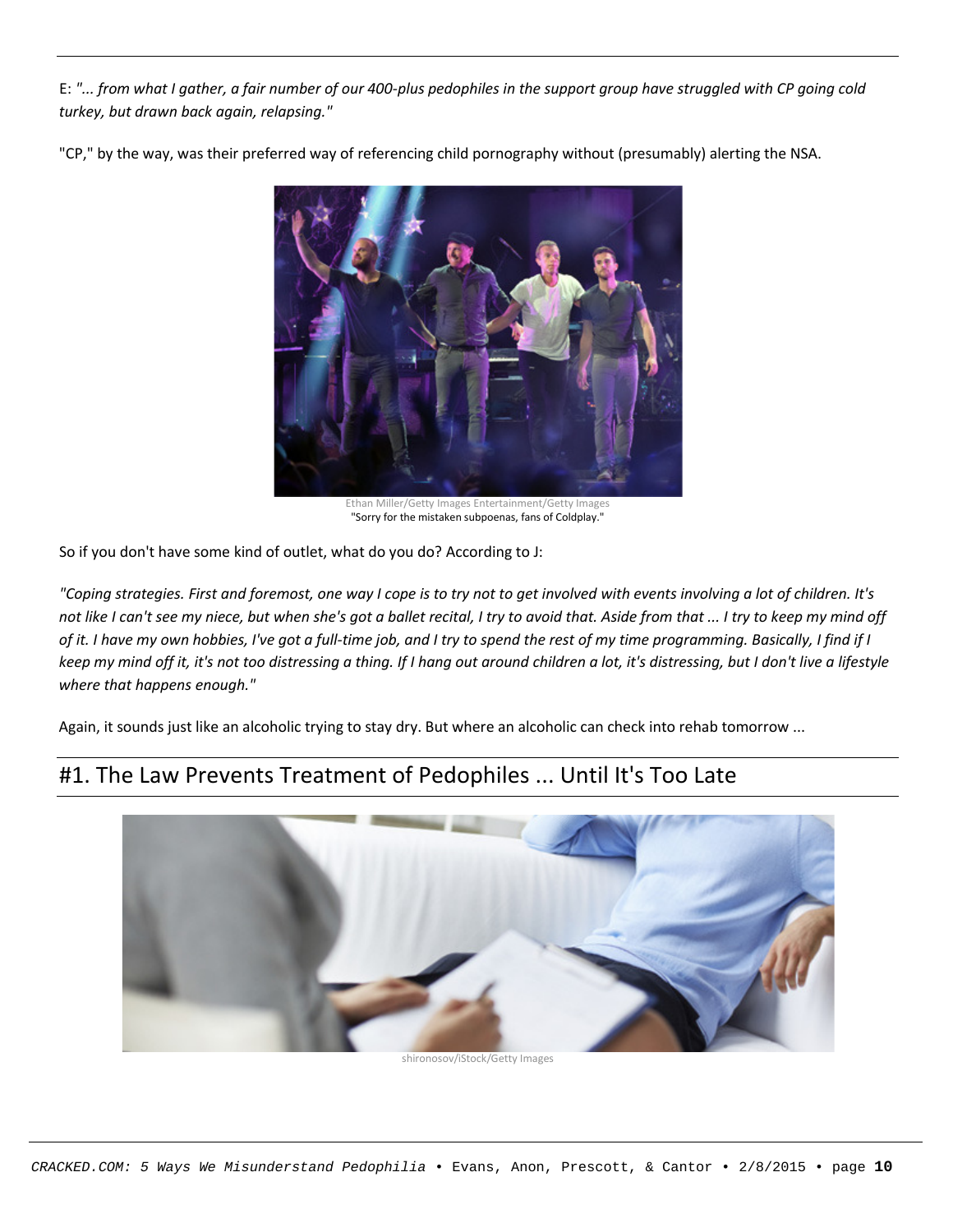The thought of pedophilia icks most of us out so much that we pretty much just turn a blind eye and wait for something terrible (and prosecutable!) to happen. The deck is heavily stacked against therapists like Mr. Prescott, who try to make any sort of positive difference:

"So say a guy calls, saying, 'Help, I'm sexually attracted to children and I don't want to act on it. Please, can you help me?' On one hand, yes I want to help. But according to the law, if I have any reason to believe this person has abused a child, I'm bound by law to report this to the authorities. If he says, 'I haven't acted on it. I have looked at videos of something that might be child sexual abuse,' I'm not required to report it in Maine, but in California, they've passed a law where confessing to viewing child porn is now a mandated report. So I might think to myself, 'I understand there is nothing to report ... but can I quarantee to this client that there might not be something in what he says that would be a mandatory report?"



Purestock/Purestock/Getty Images "You can talk to this lawyer in confidence." "But I don't need *legal* help!" "You will."

The non-offending pedophiles we spoke to hadn't all sought professional help, but one who did -- the one we call "Y" -- had a generally positive experience over in the UK. But even then, the "support" he got was mixed at best:

"I even met with a forensic psychologist once, and after an assessment, he said I was 'low-risk,' like I'm supposed to be flattered that he thinks I'm not a child rapist. He added, 'But obviously, you can't be no-risk,' which I think was an unnecessary *thing to say."*



MSPhotographic/iStock/Getty Images "Never even *look* at a box of Thin Mints again."